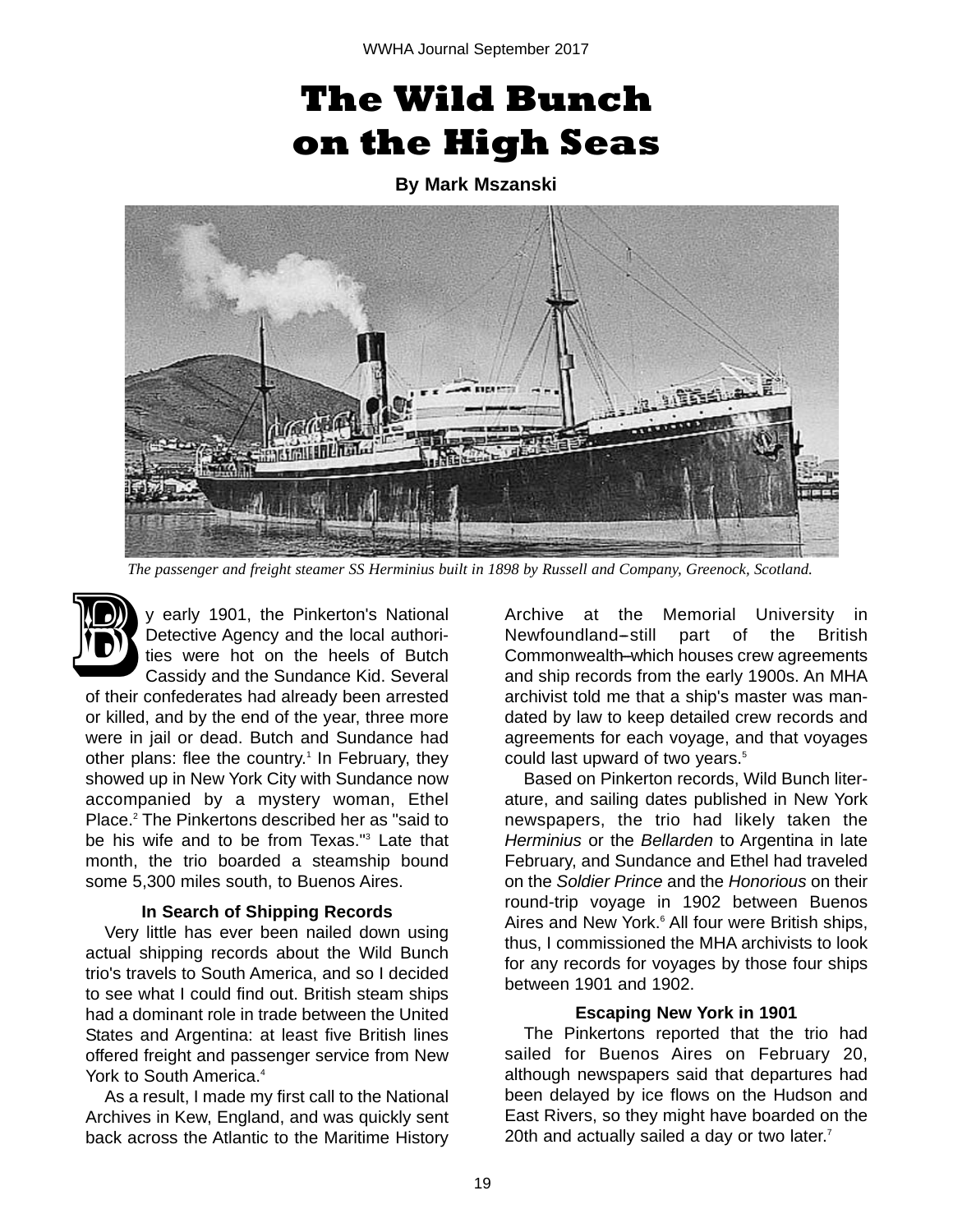Butch and Sundance had never made their bones on a ship nor lived anywhere near the open sea. They were cowboys who made a living robbing payrolls, banks, and trains. As "landsmen," a nautical term for newcomers on a ship, they would be on their first high-seas journey, one lasting about a month.

While in New York (and Argentina, as well), Butch adopted the name James Ryan, and Sundance and Ethel went by Harry A. Place and Ethel Place, respectively, and collectively as Mr. and Mrs. H. A. Place.<sup>8</sup>

# **All Aboard**

The trio would have taken the Hamilton Avenue Ferry at the foot of Whitehall Street in lower Manhattan, near the present Staten Island Ferry Whitehall Terminal, to get to the Atlantic Dock in Brooklyn to board ships like the *Herminius* or the *Bellarden* bound for South America.9

Although the Pinkertons had said that the trio had departed on February 20, they did not name the ship. However, there were only two ships sailing for Buenos Aires in late February, the *Herminius* and the *Bellarden*. The scheduled departure of the *Herminius* was delayed until perhaps as late as the 22nd, and the departure of the *Bellarden* until the 23rd.10

The helpful archivists in Newfoundland found certificates, crew lists, and other data for all the ships in question. Here is some relevant information:

The *Herminius*, large for her time at 3,548 gross registered tons, was built in 1898 in Glasgow.11 The ship's master, John Morrison, sailed her for the British and South American Steamship Navigation Company, owned by the R.P. Houston Line. The *Herminius* carried crude oil, mail, and passengers between the United States and South America.<sup>12</sup>

According to a British consular departure stamp, the *Herminius* left Brooklyn on February 20, arrived in Montevideo, across the River Plate estuary from Buenos Aires, on March 24, and reached Buenos Aires on March 26.13

Bell Bros. and McLelland of Glasgow owned the *Bellarden*, a freighter offering limited passenger service, with a capacity of 2,715 gross registered tons. Master Alexander Davidson would sail the *Bellarden* south from Brooklyn to Montevideo, arriving March 21, and then to Buenos Aires, arriving the 23rd.<sup>14</sup> Passengers

could disembark in Montevideo and catch an overnight ferry to Buenos Aires, thus saving a day.15

Pinkerton detective Frank Dimaio, who was in Buenos Aires in early 1903 investigating Butch and Sundance, said that Sundance had opened an account at the London and River Plate Bank there on March 23, 1901, depositing 2,000 Bank of England pound notes.<sup>16</sup> If he had the date correct, that would eliminate the *Herminius* from the short list of possible ships.

I found no one using the outlaws' known aliases on the crew lists for the *Herminius* and the *Bellarden*, meaning that whichever ship they favored, they presumably traveled as passengers. The MHA records do not include passenger lists, nor for that matter do Ancestry.com's records of ships outgoing from U.S. A dead end.

The trio did not waste much time in establishing a ranch in Argentina.<sup>17</sup> As early as June, they were in Patagonia buying horses.<sup>18</sup> On July 18, they asked a local notary, feliciously named D. Brand, to file their brand requests with the Chubut Territorial Government. Their letter to Brand indicated that they had formed a partnership: Place y Ryan.<sup>19</sup> Ultimately, they obtained three brand approvals, for a reverse P running R, a rocking R, and a stylized OK.<sup>20</sup>

# **Fruits, Vegetables, and Outlaws Shipped Back to Brooklyn**

Sundance and Ethel returned to the U.S. in 1902. The Pinkertons learned that both had visited a hospital in May 1902, though neither the name of the hospital nor the nature of the ailments are in the report.<sup>21</sup>

Butch stayed in Patagonia, getting their ranch organized. On May 16, 1902, he joined 17 neighbors in petitioning the Ministry of Agriculture about their homesteading rights.<sup>22</sup> In August, he wrote to a friend in Utah, saying that "I like the place better every day. I have 300 cattle, 1500 sheep, and 28 good saddle horses, 2 men to do my work, also good 4 room house, wearhouse [sic] stable, chicken house and some chickens."

During his early 1903 investigations in Buenos Aires, Dimaio confirmed that Sundance and Ethel had returned to the U.S. the previous year, departing in March on the *Soldier Prince* and returning a few months later on the *Honorius*, arriving in Buenos Aires August 9.

He also learned more details about their initial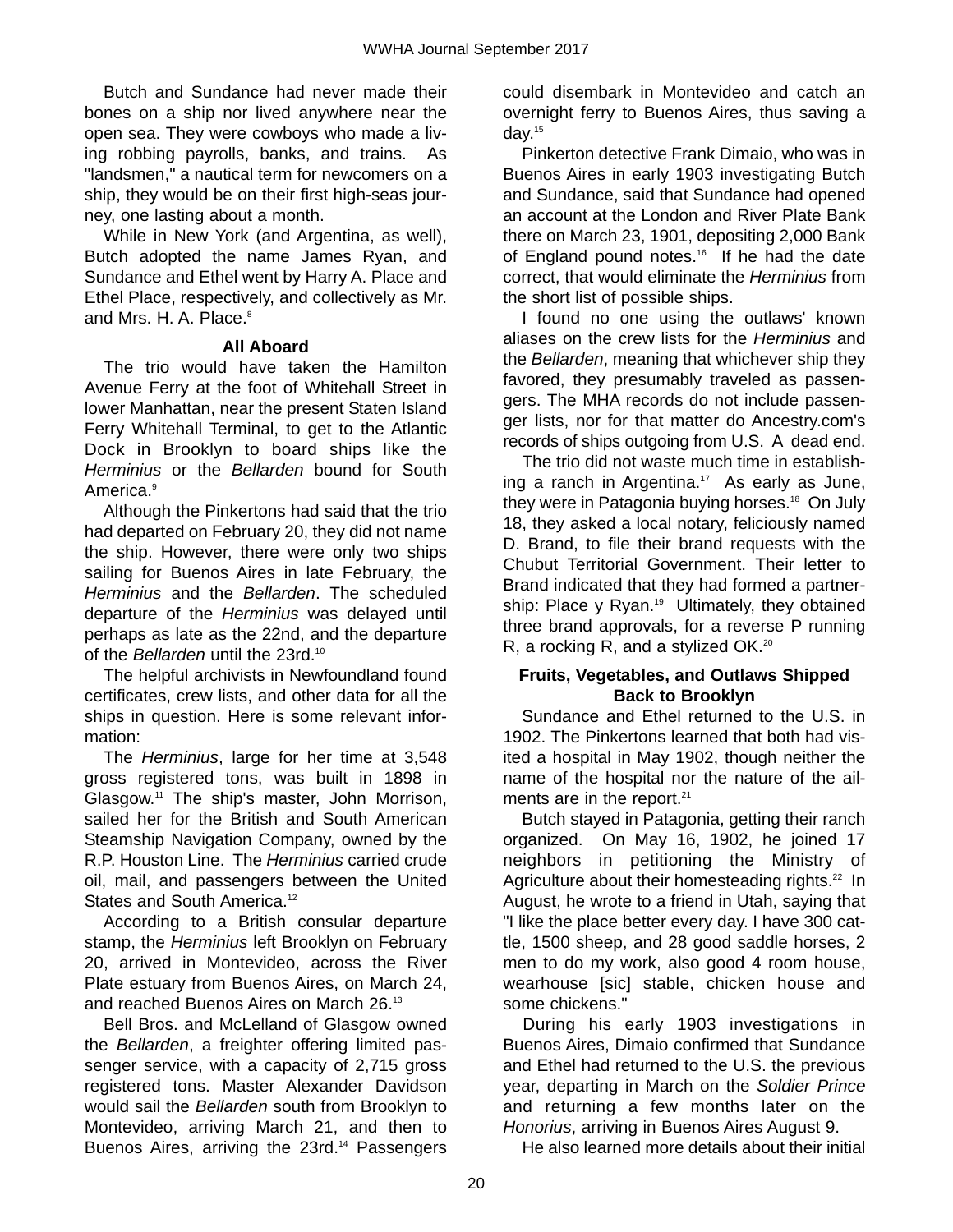arrival in South America with Butch in 1901. Dimaio had with him photographs of the trio, which he showed to personnel at, among other places, the U.S. Legation, shipping lines, hotels, and the London and River Plate Bank. A clerk porter at the Prince Line recognized a "photo of "P[lace] & wife" as having sailed on the *Soldier Prince* the previous March.<sup>24</sup> The manager of the River Plate bank, "when shown photographs of these people, . . . readily recognized them." Dimaio also shared photographs of the trio with American vice-consul, George Newbery, who said that "Harry A. Place, his wife, and James Ryan," had a ranch near his and that they "were considered respectable citizens."25

The *Soldier Prince* was a British steamer owned by James Knott's Prince Line, Newcastle upon the Tyne, England. The ship carried fruits and vegetables from Argentina to the U.S., and the particular voyage that carried Sundance and Ethel, had departed Buenos Aires on March 1, 1902.26

It seems likely that Sundance and Ethel had shipped out on the *Soldier Prince* as passengers rather than crew, because they were identified by the line's Buenos Aires clerk porter, who processed passenger tickets and loaded baggage on board. Furthermore, MHA records did not show any known alias of Sundance and Ethel as crew members.

The *Soldier Prince* arrived in Brooklyn on April 3, at the newly built Bush Shipping Terminal, carrying seven passengers, among them presumably Sundance and Ethel.<sup>27</sup> Wealthy businessman Irving T. Bush had built the terminal on top of a landfill, extending the terminal to rail lines that abutted his warehouses.28 He had made a fortune importing fruits and other perishables and on this particular occa-



*The S.S Soldier Prince cargo ship built and commissioned in 1901 by William and Dobson Co. for the Prince Line LTD. (Courtesy Tyne Built Ships – A History of Tyne Shipbuilders and the Ships They Built.)*

sion had brought in two outlaws, coincidentally code named by the Pinkertons as fruits. In its communications with the Buenos Aires police, the agency referred to Sundance as "Lemons" and Ethel as "Peaches." (Butch was "Citron.") $^{29}$ 



*Cargo steamship Honorius launched 1/28/1899 for the R. P. Houston Line was the ship taken back to Buenos Aires by the Sundance Kid and Ethel Place in 1902.*

#### **The Chief Purser and Stewardess Sign In**

In July, Sundance and Ethel headed back to Argentina on the *Honorious*. Weighing in at 3,476 gross registered tons and mastered by A. Livingston, the ship sailed for the British and South American Steam Navigation Company owned by the R.P. Houston Line.<sup>30</sup>

Sundance, traveling as H.A. Place, and Ethel, traveling as Mrs. H.A. Place, hired on as crew for the return voyage, perhaps to save money. An early 1900s second-class fare from New York to Buenos Aires was \$90, about \$2,602 in today's money, or the equivalent of \$5,840 for two.31 (This means that the trio's 1901 voyage to Argentina set them back the modern equivalent of \$7,860.) Most of the crew provided discharge books (known as D.A. books), which were essentially resumes of their maritime work experience. Sundance and Ethel didn't provide any, presumably because they had never crewed before. They were rookies, listed in the records as being on their "first vessel."32

Regardless, the duo must have made a good impression, because they were hired and ordered to appear "at once." They boarded the ship on July 8, and sailed the next day. Among the rules they were expected to follow were no firearms and no alcohol, with fines of up to five shillings per violation. Other forms of misconduct could result in docked pay or discharge at the nearest port.<sup>33</sup> Sundance signed the crew log as H.A. Place, 34, and under nationality wrote Texas. Ethel signed as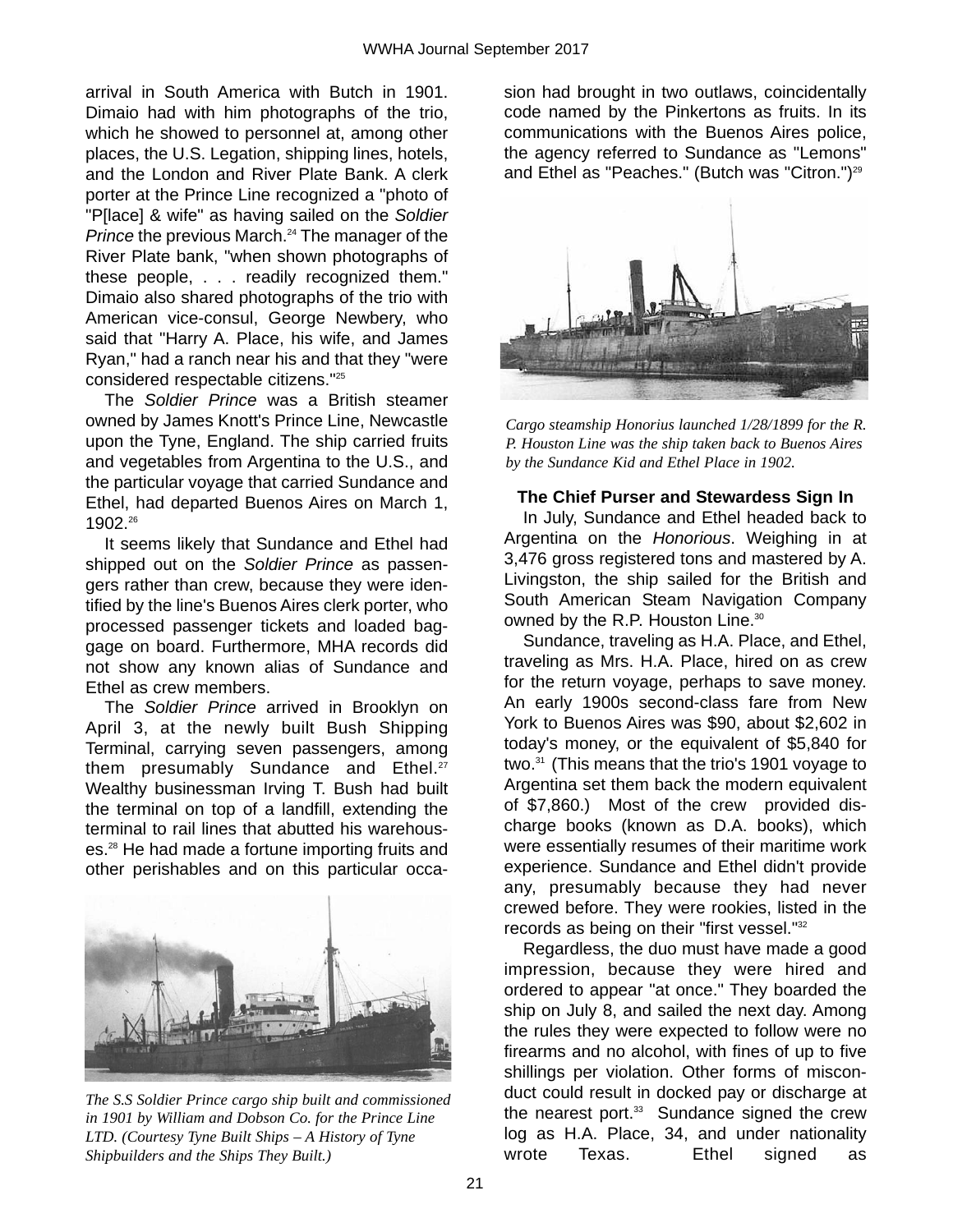$or Xxaxa$ Eng Storkoa 3837 Peter D. Johnna A2 di 42 11  $\mathscr{O}$ Edward Hnouses lour mi  $\mathscr{Q}_{\mathscr{C}}$  $\mathcal{L}$  $-t$  $\lambda$ t. avs. Segerted

*H.A. Place (purser) and Mrs. H.A. Place (stewardess) signatures, Honorious crew log.*

Mrs. H.A. Place, 20, nationality USA. They were listed as chief purser and ship's stewardess, respectively.34

Sundance's H.A. Place crew-log signature is consistent with his signatures on documents in Argentina and as well with an undated trace or copy made by the Pinkertons, presumably off a hotel or hospital registry in New York City or Buffalo. Ethel's crew-log signature as Mrs. H.A. Place is the first known example of her actual autograph, and looks very much like the Pinkerton tracing, which she signed as Ethel Place. In both instances, she favored the upper and lowercase Greek E.<sup>35</sup>

As chief purser, Sundance would have been responsible for the management of all the monies disbursed on board, including the purchase of supplies and payment of wages for the crew. I was amused by the fact that one of the most wanted outlaws of the era would oversee the money on a large British steam ship. Ethel, as stewardess, was in charge of the ship's laundry and meals, serving both officers and crew. A note under each of their names stated that they were to be "discharged at Buenos Aires," probably by an agreement struck in advance.<sup>36</sup>

The *Honorius* made port in Buenos Aires on

dward Hoowles David delilogistst.  $\#\phi$  are 20 Robert Ka 035 Gerara Clarles Schmidt 34 hun Jell . August 10, and the ship's freight was discharged the following day. Mr. & Mrs. Place were listed as remaing on board until August 13, perhaps to finish their duties and prepare the ship for her next passage. Under the category "wages paid" there were no entries for Place or Mrs. Place. All other crew members were paid.<sup>37</sup> Perhaps Sundance and Ethel had bartered their labor in return for free passage to Buenos Aires.

 $\mathcal{U}_n$ 

illo

32 Rue

One final *Honorius* related document is a puzzler:

I hereby certify the within named Mr. H.A. Place and (Mrs.) H.A. Place and C. Schmidt [the ship's cook] have been left behind at this port on the alleged ground of their having deserted and that I have inquired into the matter and have found the allegations to be true and that proper entries unto the official log book have been produced by me.<sup>38</sup>

In maritime law, "desertion" is an unauthorized absence from a ship with no intention of returning, the penalty for which is usually forfeiture of unpaid wages.<sup>39</sup> Sundance and Ethel, however, had signed on the *Honorius* for only the voyage to Buenos Aires, so their obligation to the ship ended there. It seems likely that they were clas-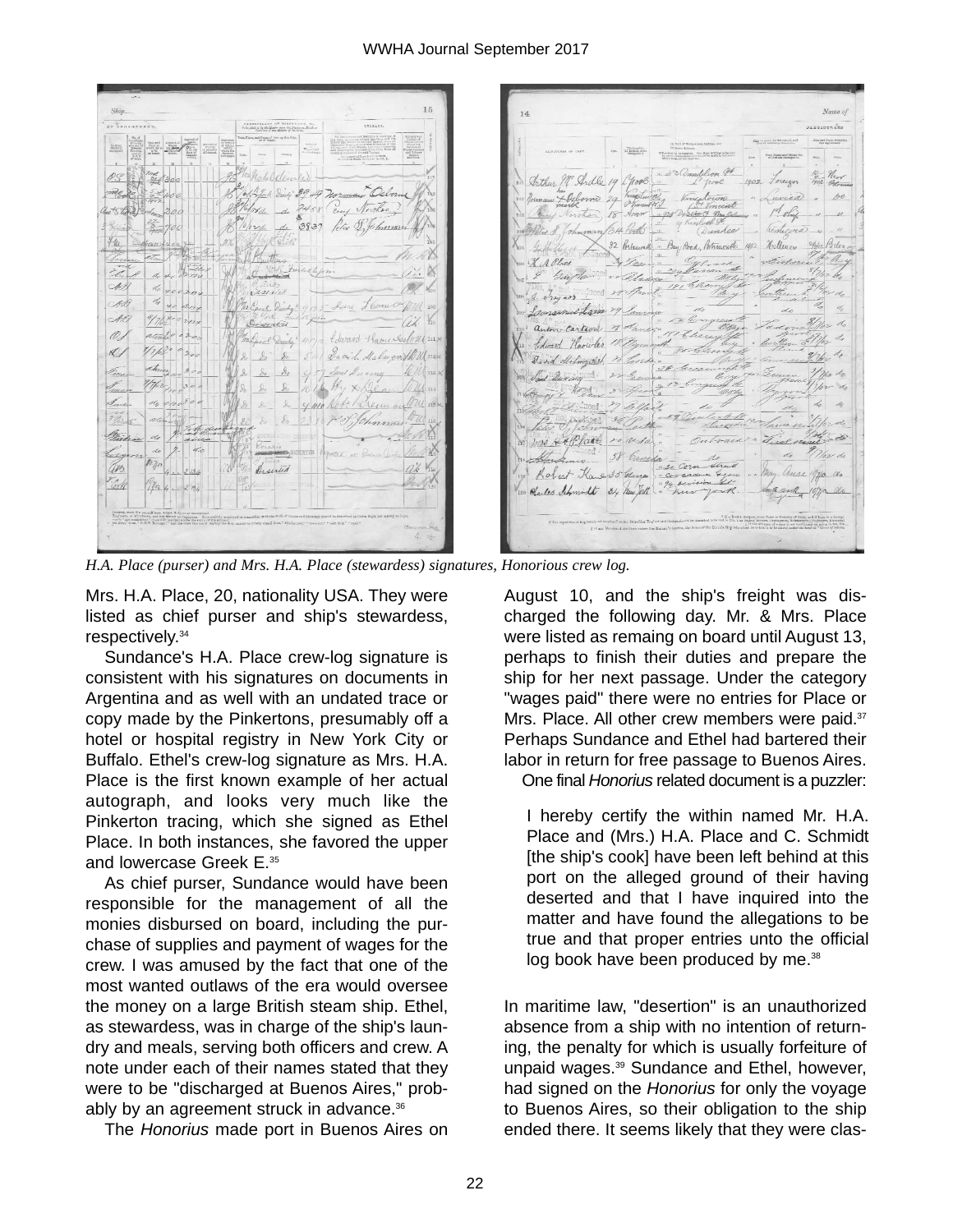

*H.A. Place desertion in Buenos Aires.*

sified as deserters so as to relieve the shipping line of responsibility for paying their passage back to the U.S.<sup>40</sup>

Sundance and Ethel are thought to have sailed to the U.S. again in 1904, and in mid-1905. Ethel might have returned home for good in 1906, sailing up the west coast of South America to California, perhaps using the name Ethel Matthews.<sup>41</sup> For all practical purposes, she

disappears from the story. The details of those last voyages are not known. Butch, however stayed put until early 1905, when all three fled Cholila, fearing imminent arrest. In December 1905, the threesome robbed a bank in Villa Mercedes in central Argentina, after which Ethel disappeared. Sundance and Butch later moved on to Bolivia, for the next chapter of their lives.<sup>42</sup>

#### **Acknowledgments**

I would like to thank the staff at the National Archives, Kew England, and the Maritime History Archive, Memorial University of Newfoundland, Canada, for their essential role in this endeavor.

*Mark Mszanski became interested in Wild West history at an early age. His focus is doing research on the Butch Cassidy's outlaw gang known as the Wild Bunch. He lives in New Jersey and is executive vice president of sales for Grid Gain Systems of Foster City, CA.* 



#### **Endnotes**

1 For more information on Butch Cassidy and the Sundance Kid, see Mike Bell, *Incidents on Owl Creek: Butch Cassidy's Big Horn Basin Bunch and the Wyoming Horsethief War* (Leeds, England: Book Empire, 2013); Bill Betenson, *Butch Cassidy, My Uncle* (Glendo, WY: High Plains Press, 2014); Donna Ernst, *The Sundance Kid: The Life of Harry Alonzo Longabaugh* (Norman, OK: University of Oklahoma Press, 2009); Thom Hatch, *The Last Outlaws: The Lives and Legends of Butch Cassidy and the Sundance Kid* (NY: New American Library: 2013); Anne Meadows, *Digging Up Butch and Sundance* (Lincoln, NE: University of Nebraska Press, rev. ed., 2003); and Richard Patterson, *Butch Cassidy: A Biography* (Lincoln, NE: University of Nebraska Press, 1998).

2 Often referred to incorrectly in the newspapers of the era as Etta Place, she actually went by Ethel Place. See Daniel Buck, "How Ethel Became Etta Place," *Wild West*, February 2013, and "More on Ethel/Etta Place," *Wild West*, April 2013.

<sup>3</sup> "New York Criminal History 7111, All Offices, July 29, 1902," folder 4, box 93, Pinkerton's National Detective Agency Records (MSS 13593), Manuscript Division, Library of Congress, Washington, DC. (Hereafter, cited as Pinkerton Records.)

<sup>4</sup>*Trow (formerly Wilson's) Copartnership and Corporation Directory of New York City* (NY: Trow, 1901).

5 Kory Penny, Maritime History Archive, Memorial University of Newfoundland (hereafter cited as MHA), personal communication with author, October 24, 2016.

6 "New York Criminal History 7111," July 29, 1902, and handwritten, untitled notes by Frank Dimaio of his March 1903 Buenos Aires visit, Pinkerton Records; Ernst, 134-39.

7 "New York Criminal History 7111,' July 29, 1902, Pinkerton Records. The memorandum is awkwardly written, saying that Sundance and Ethel sailed on February 20, and returned on April 3, 1902, but that there is no record of Butch having ever returned. A reasonable reading is that all three sailed on the 20th; "Battling With Ice Flows," *New York Tribune*, February 14, 1901.

8 "New York Criminal History 7111,' July 29, 1902, Pinkerton Records; Ernst, 130-34.

9 Maggie L. Blanck, "Life in New York," *Life in New York*, http://www.maggieblanck.com/NewYork/Life.html.

10 "Shipping and Foreign Mails," *New York Times*, February16, 18, 19, 20, 21, 22, and 23, 1901.

11 "Ship's Record," *Herminius*, IMO/Off. No. 109442, 1898, Voyages 1901-1902, MHA.

12 Paul Dvorkovitz, ed., *The Petroleum and Technical Review*, vol. 4, January to June, 1901, 250.

13 "Ship's Record," *Herminius*, MHA.